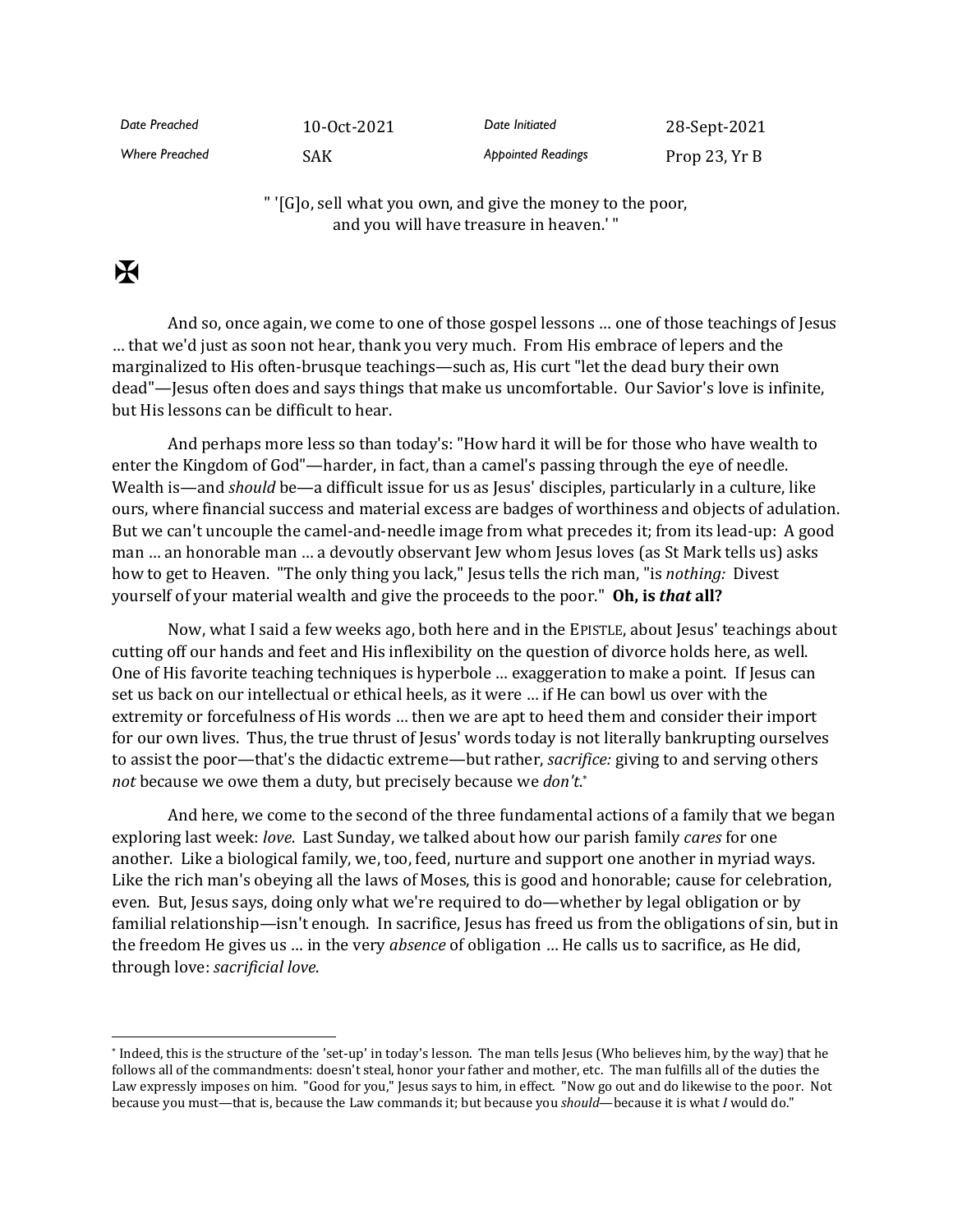In a nuclear family, sacrificial love might be, at one extreme, a spouse's tagging along on a ski vacation to please her partner, even though she herself doesn't like skiing. At the other extreme, sacrificial love might be a parent's working multiple jobs in order to help a child excel in a sport or music or art … or get a better education. Maybe it's a grandparent's taking in a grandchild, or an adult child's taking in a parent who can no longer live alone. An opposite choice—the decision *not* to do any of these things—would not be immoral; would not run contrary to any legal or ethical obligation of *care.* But it might break Jesus' heart, because He calls us not to a life of law but of *love;* not of self but of sacrifice.

And what might such loving, servant sacrifice look like for *our* family … our *parish* family? As a body gathered in Christ's name and image, what does it mean for us, as a parish, to "go, sell what [we] own, and give the money to the poor"?

- St Andrew's **loves** when we band together and sacrifice our time … and a little bit of treasure … to donate food to the Food Bank; to provide eggs and sneakers and school supplies to people outside our parish community in need of not just material but also emotional support.
- St Andrew's **loves** when we stage an elaborate Christmas Bazaar to raise thousands of dollars for our Mission and Outreach Commission to donate to worthy causes in Litchfield County and throughout the world … and when vestry votes, as it does many years, to allocate additional monies to M&O from our annual operating budget.
- But sacrificial love is more than writing checks and going shopping. It's some members of our parish taking responsibility for the Torrington Soup Kitchen five or six Sundays a year. It's a new group looking at ways we can directly, and tangibly, address issues of food insecurity in the local community. And in a few weeks, I hope it will be a group of us going over to a park in Washington to find out how we can work with other churches to assist refugees who are moving into Connecticut from Afghanistan and elsewhere.

Opportunities for us to care for each other present themselves almost constantly; we needn't go looking for them. But the love-of-other our Savior calls us to? the sacrifices He wants us to make in His name to help those we're not obliged to? They're less obvious and more opportunistic. We *need* to go out and find them; pray and dream about them.

- How can St Andrew's be more active in climate care? in social justice? in helping children get quality education?
- What are the needs in Kent and New Milford and Torrington? Who doesn't have enough to eat? Who can't get to the doctor or afford to fill a prescription? Where are people languishing in loneliness or dying in despair?
- What additional resources are needed for displaced and homeless people? for immigrants and aliens? for victims of domestic violence? for people who suffer addiction?

As far as the *world* is concerned, we have no legal or social obligation to help any of these people, and turning a blind eye will keep our conscience clear. But as members of Christ's family, we live